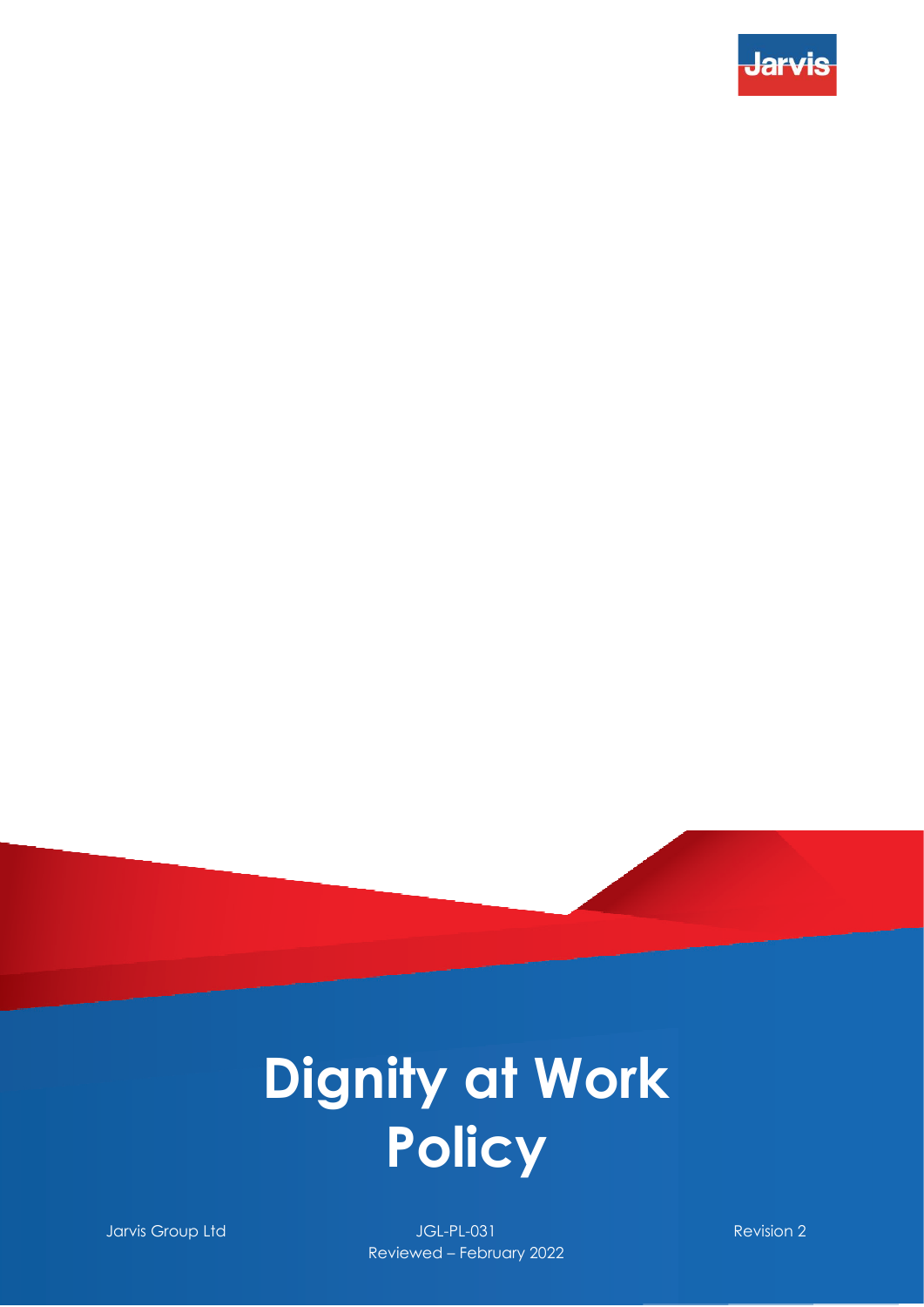

## **Why do we have a Dignity at Work Policy?**

Jarvis Group Ltd operates a zero-tolerance approach to harassment, bullying and victimisation. Harassment and bullying can have very serious consequences for individuals. It may make people unhappy, may cause them stress, and affect their health, and family and social relationships. It may also affect their work performance and could cause them to leave their jobs.

Harassment, bullying and victimisation are, in the eyes of the law, forms of discrimination and as such unlawful. Serious harassment may be a criminal offence.

Everyone has the right to be treated with dignity and respect at work. This policy explains:

- a the behaviours that you are expected to demonstrate at work
- b what bullying, harassment and victimisation means
- c what you need to do if you think you are being bullied, harassed or victimised.

We can provide lots of training, guidance and information to help you to understand what behaviours you need to demonstrate at work, and why it is important to treat everyone fairly, and with dignity and respect. You can find more information in our Equality, Diversity and Inclusion Policy.

#### **Who is covered by this policy?**

This policy applies to all staff members, agency workers, contractors, associates and anyone else engaged to work with Jarvis Group Ltd, whether by direct contract with the organisation or otherwise.

It covers bullying and harassment in the workplace and in any work-related setting outside the workplace, for example, business trips and work-related social events.

This policy is non-contractual and may be amended from time to time.

#### **What is my responsibility?**

Everyone is responsible for their own behaviour. You should:

- a treat everyone with dignity and respect
- b not bully or harass anyone
- c not victimise or attempt to victimise anyone who has made complaints of discrimination, or provided information to support a complaint
- d report incidents to your manager or Human Resources (HR) if you think they are inappropriate.

Managers should make sure that staff reporting to them are aware of this policy. If you are a manager, you must take action if you become aware that bullying, harassment or victimisation is happening. It is not acceptable to say that bullying behaviour is part of your management style.

## **What is harassment?**

Harassment can be any unwanted attention or behaviour due to a protected characteristic that a person finds objectionable or offensive, and which makes them feel threatened or uncomfortable, leading to a loss of dignity or self-respect. It may be persistent or an isolated incident.

Harassment can take many forms and may include the following, which is not exhaustive:

- a Unnecessary and unwanted physical contact ranging from touching to serious sexual or physical assault.
- b Derogatory or degrading comments relating to a person's 'protected characteristic'.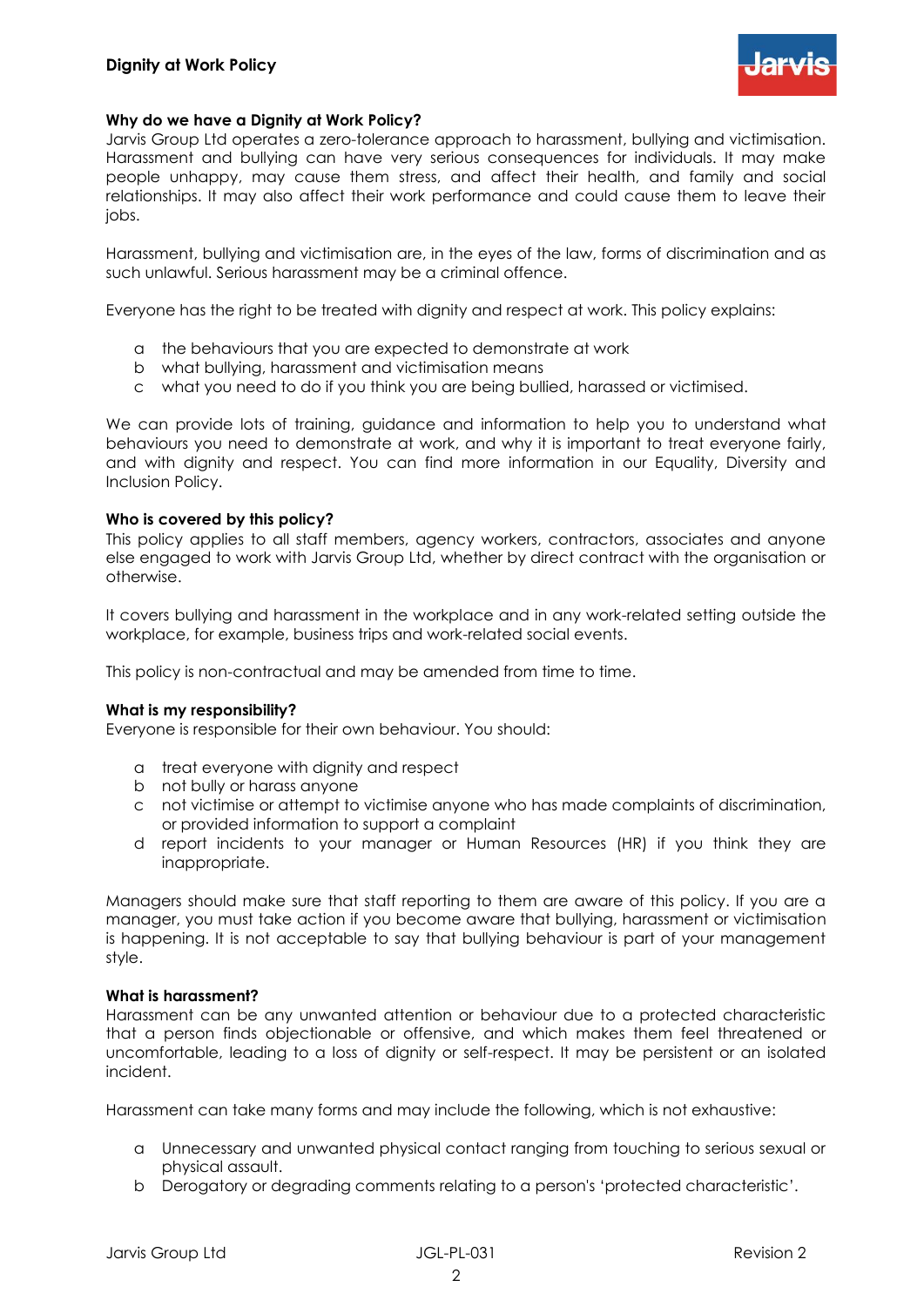

- c Unwanted non-verbal conduct, including sexually suggestive gestures, staring and leering.
- d Unwelcome sexual advances, propositions or pressure for sexual activity including offensive suggestive remarks, innuendoes or lewd comments and suggestions that sexual favours may result in employment benefit (or that refusal of such suggestions may result in some form of detriment).
- e Continued suggestions for social activity outside the work place after it has been made clear that such suggestions are unwelcome.
- f Display, storage or circulation of offensive material (including pictures, objects, written materials or information held on computer).
- g Unfair treatment, which might include deliberate exclusion from conversations or events at work, for reasons based on a person's equality characteristic.
- h Comments which have the effect of isolating or humiliating a member of staff by reason of their equality characteristic.
- i Making gestures that mock a person's equality characteristic.
- j Offensive, hostile, intimidating, malicious or insulting behaviour, an abuse or misuse of power which is meant to undermine, humiliate or injure the person on the receiving end.

Serious forms of harassment could be a criminal offence.

#### **What is bullying?**

Bullying is a more general form of harassment that is not based on race, sex or any other equality characteristic. As with harassment it can be defined as words, actions or other conduct which ridicules, intimidates or threatens and affects individual dignity and well-being. It is generally behaviour that can be identified as a misuse of power.

People affected by bullying often feel the matter appears trivial or that they may have difficulty in describing it. Bullying behaviour is largely identified not so much by what has actually been done, but rather by the effect that it has on the recipient.

Examples of bullying could include:

- a Persistently criticising unnecessarily, although legitimate, constructive and fair criticism of an employee's performance or behaviour at work is not bullying.
- b Shouting at colleagues in public or private.
- c Deliberate isolation by ignoring or excluding a person.
- d Withholding information or removing areas of responsibility without justification.
- e Spreading malicious rumours.
- f Blocking leave or training requests without reason.
- g Deliberately setting objectives with impossible deadlines
- h Undermining a person's self-respect by treatment that denigrates, ridicules, intimidates, demeans or is physically abusive.

Harassment or bullying is not dependent on an intention to cause distress or hurt but is assessed by the impact the behaviour has on the recipient. As a result, it is possible that behaviour that is acceptable to some staff members may cause embarrassment, distress or anxiety to others. Therefore, harassment or bullying relates essentially to the perceptions and feelings of the recipient.

The terms 'bullying' and 'harassment' are used interchangeably by most people, and many definitions include bullying as a form of harassment.

## **What is the impact of bullying and harassment?**

The impact of bullying and harassment includes the following:

- a Bullying and harassment may make someone feel anxious and humiliated.
- b People may feel angry and frustrated because they cannot cope.
- c Some people may try to retaliate in some way.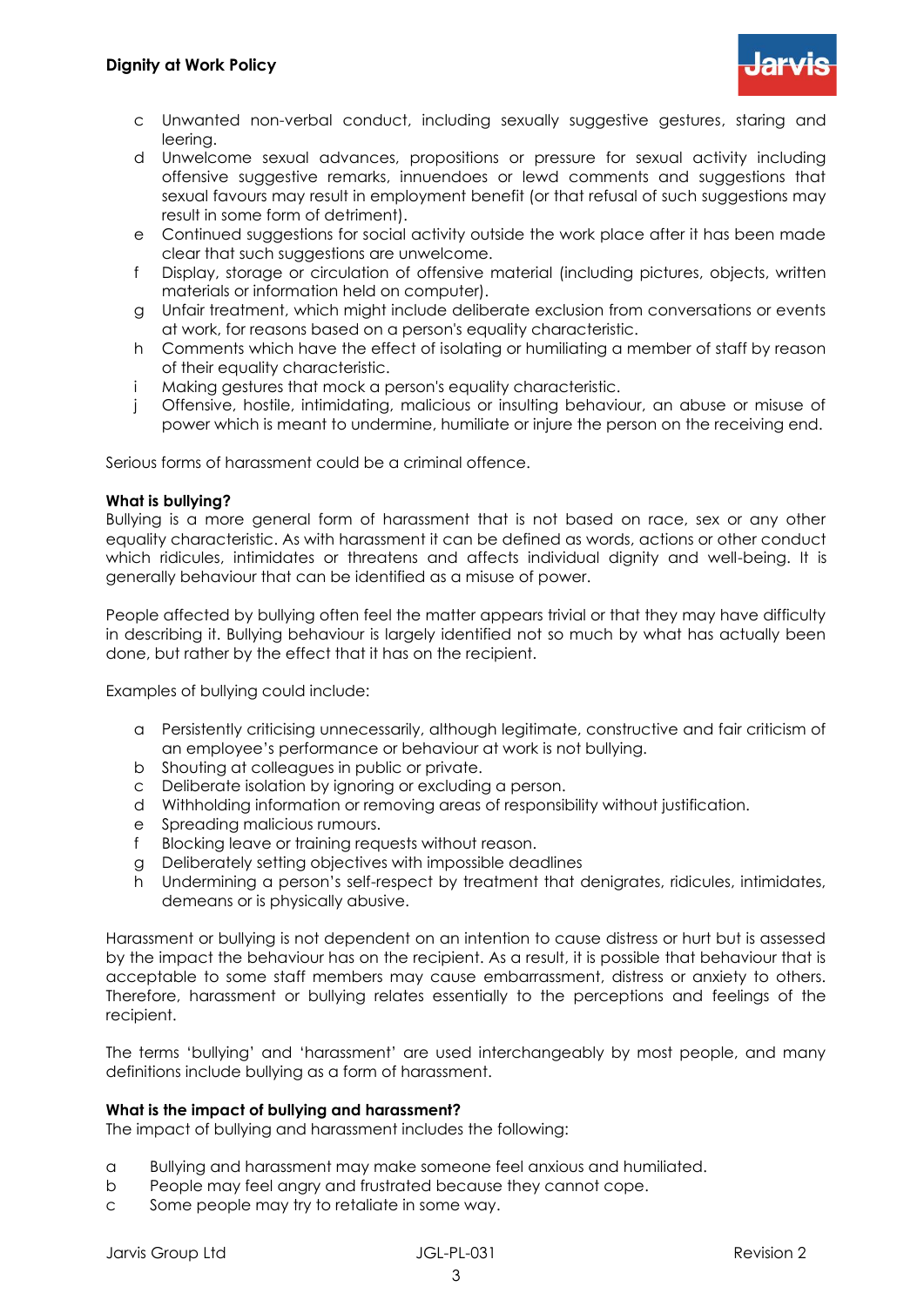

- d Others may become frightened and demotivated.
- e Stress, loss of self-confidence and self-esteem caused by harassment or bullying can lead to job insecurity, illness, absence from work, and even resignation.
- f Almost always job performance is affected and relations in the workplace suffer.

## **What is victimisation?**

Victimisation is treating colleagues less favourably because of action they have taken, for example making a formal complaint about someone or giving evidence against a colleague.

#### **I think I'm being bullied / harassed / victimised – what can I do?**

could firstly try to sort out matters informally. The person may not know that his or her behaviour is unwelcoming or upsetting. An informal discussion or even an email may help him or her to understand the effects of his or her behaviour and agree to change it. You can talk in confidence to your manager or HR to get advice on how to handle this informally. If your concerns are about your manager, you should speak to their manager.

Bullying and harassment are often clear cut. However, sometimes people are unsure as to whether the behaviour is unacceptable. If this applies to you there are a number of things to consider, including:

- a Has there been a change of management or organisational style to which you just need time to adjust – perhaps because you have a new manager or work requirements?
- b Can you talk over your worries with HR, your manager, staff forum representative or colleggues?
- c Can you agree with your manager changes to ways of working that will make it easier for you to cope?
- d Keep a log of all incidents records of dates, times, any witnesses, your feelings, and copies of anything that you feel is relevant, for example, emails.

## **I've tried to handle the situation informally but this hasn't worked. What should I do?**

If you have not been able to resolve matters informally, or the situation is too serious to be dealt with informally, you can raise a grievance by using our Grievance Procedure.

Your grievance must be in relation to an event, or series of events that has occurred in the previous three months. We may apply discretion on timescales in some circumstances.

#### **What happens when I raise a grievance?**

The grievance policy sets out the process we will follow to ensure that your concerns are addressed fairly and consistently and as quickly as possible.

Your concerns will be investigated. This may involve talking to you further about your grievance and to other members of staff who were witnesses, or who are involved in the grievance.

Once the investigation is complete, a senior manager will meet with you to discuss your grievance and will provide you with a formal response in writing.

Where a grievance is upheld and involves the action of a Jarvis employee, this may result in a disciplinary process for that individual, which could lead to dismissal in serious or repeated cases.

#### **Can I raise a concern about harassment from doctors or members of the public?**

Everyone has the right to be treated with dignity and respect and we are clear that such standards should extend to relationships with customers and other contacts that staff come into contact with.

If the behaviour against you is a criminal offence, we will take the necessary action.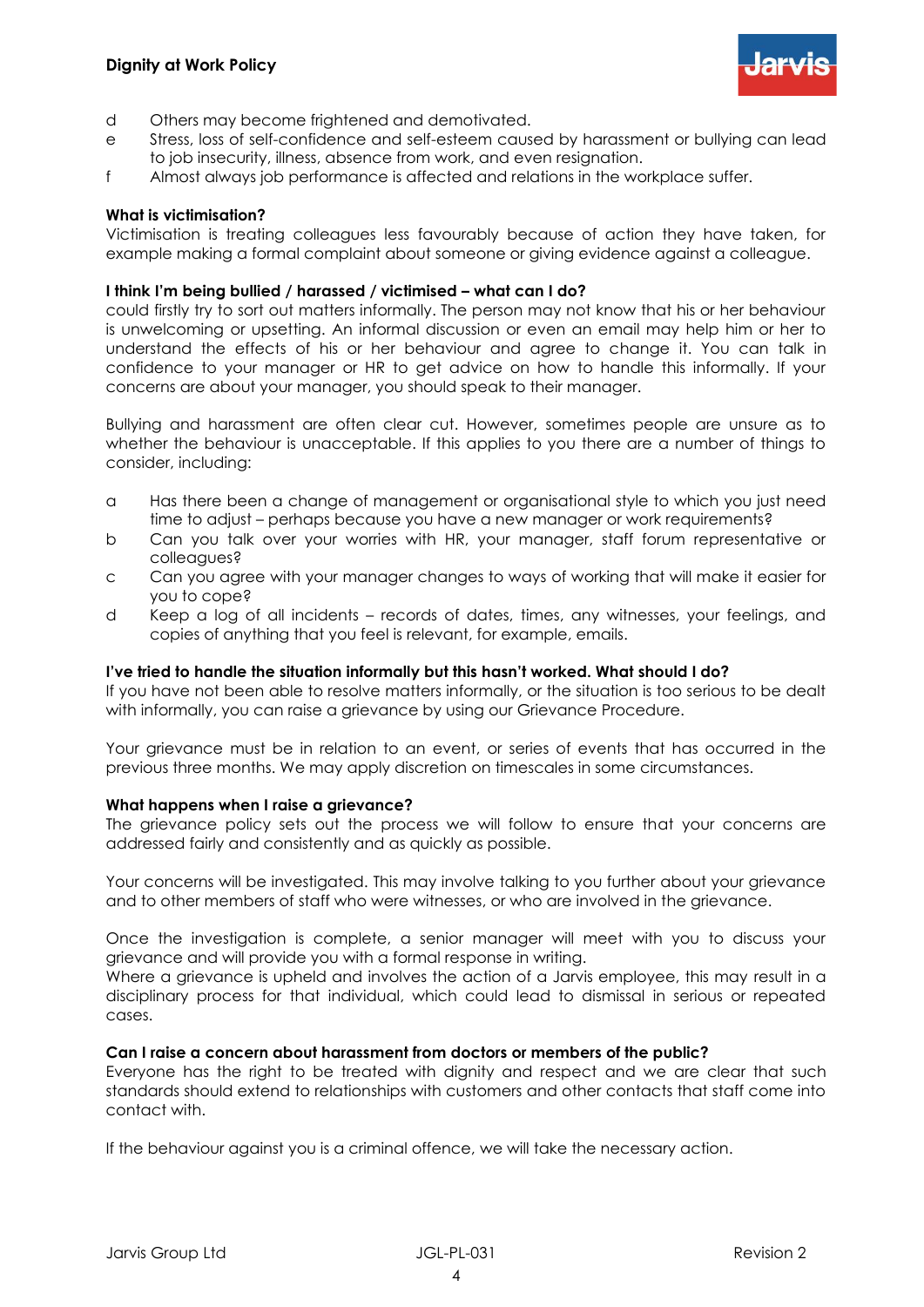

# **Annex A**

Forms of harassment, bullying and victimisation This annex provides some examples of harassment, bullying and victimisation.

# **Sex**

- Unwelcome sexual advances, propositions and demands for sexual favours, (and worsening of behaviour if a sexual advance is rejected), and unsolicited/unwanted gifts.
- Unwanted or derogatory comments about clothing or appearance.
- 'Leering' and suggestive gestures and remarks.
- Displaying offensive material, such as pornographic pictures, page-three type pinups or calendars, including circulating such material in emails.
- Inappropriate physical contact, for example, invading someone's personal space and unnecessary touching, through to sexual assault and rape (although rape is defined as a separate criminal offence)

# **Race**

- Refusing to work with someone or deliberately isolating them because of their race, colour, nationality or ethnic origin.
- Displaying racially offensive material including graffiti.
- Racist jokes, banter, insinuations, gestures, insults and taunts.
- Unfair work allocation on the basis of someone's ethnicity.
- Verbal and physical abuse/attacks on individuals because of their race, colour, nationality or ethnic origin

# **Disability**

- Asking intimate questions about an individual's impairment such as how it occurred and what it is like to be disabled.
- Name calling, jokes, taunts, and use of offensive language.
- Inappropriate jokes and actions such as hiding / moving someone's impairment aid.
- Assuming that a person's disability means that the individual is inferior.
- Speaking to a disabled person's colleagues rather than the person with the disability.
- Creating barriers that may mean that disabled colleagues are excluded from workplace events and social activities.

# **Religion / belief**

- Mocking or deriding someone's religion or beliefs.
- Stereotyping a particular religion or belief, or making assumptions about lifestyles or interests.
- Arranging meetings or events that may exclude people because of religious observance, for example, arranging a team lunch when you know a team member is fasting at Ramadan.
- Displaying images in the workplace which may be offensive to others.
- Making unwanted comments about how someone dresses in accordance with their beliefs. Sexual orientation Common forms of harassment on the grounds of sexual orientation include:
- Homophobic or bi-phobic comments, 'jokes' and name-calling.
- Verbal or physical abuse or intimidation.
- Sharing homophobic or bi-phobic materials.
- Making repeated references to a person's sexual orientation without any justification for doing so.
- Outing a person as lesbian, gay or bisexual, without their consent or spreading rumours.
- Excluding a person from conversation and activities, for example, excluding a same sex partner when opposite sex partners are included.
- Intrusive questioning or making assumptions about lifestyle or interests including an individual's personal or sex life
- Gender reassignment/or gender identity (including non-binary)
- Transphobic comments, 'jokes' and name-calling.
- Verbal or physical abuse or intimidation.